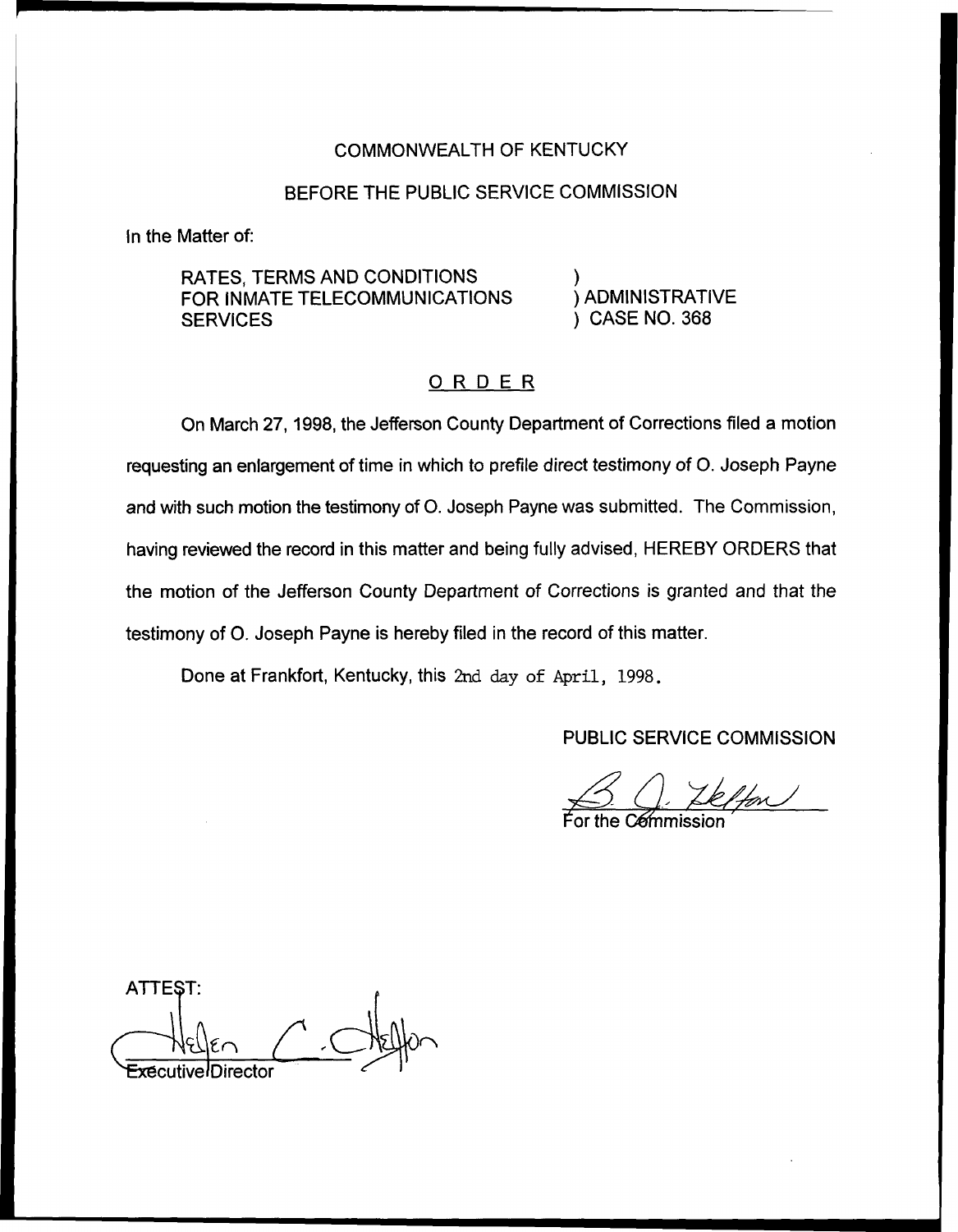#### COMMONWEALTH OF KENTUCKY

#### BEFORE THE PUBLIC SERVICE COMMISSION

In the Matter of:

RATES, TERMS AND CONDITIONS FOR INMATE TELECOMMUNICATIONS **SERVICES** 

) ADMINISTRATIVE ) CASE NO. 368

#### 0 <sup>R</sup> <sup>D</sup> <sup>E</sup> <sup>R</sup>

)

On March 30, 1998, the Commission received a letter from BellSouth Public Communications, Inc. ("BellSouth Public") proposing a "collaborative effort" be undertaken to develop procedures relating to the toll fraud issues in this proceeding. BellSouth Public contends that such a workshop would enable the development of a program that balances the interests of telecommunications providers and families. The Commission will treat this letter as a motion.

In its November 10, 199? Order, the Commission enumerated terms and conditions related to fraud control issues that it would consider, and also stated that other similar conditions could be proposed. One of the purposes of the April 7, 1998 hearing is to take evidence regarding proposals that the utilities believe would address their fraud related concerns and appropriately balance their interests with those of inmates' families. Telecommunications carriers have had sufficient opportunity in this proceeding to submit any proposals they wish the Commission to consider. Any such proposals may also be presented at the public hearing. Accordingly, the motion of BellSouth Public is denied.

Parties should present their evidence in the following order:

1. The Commonwealth of Kentucky Department of Corrections.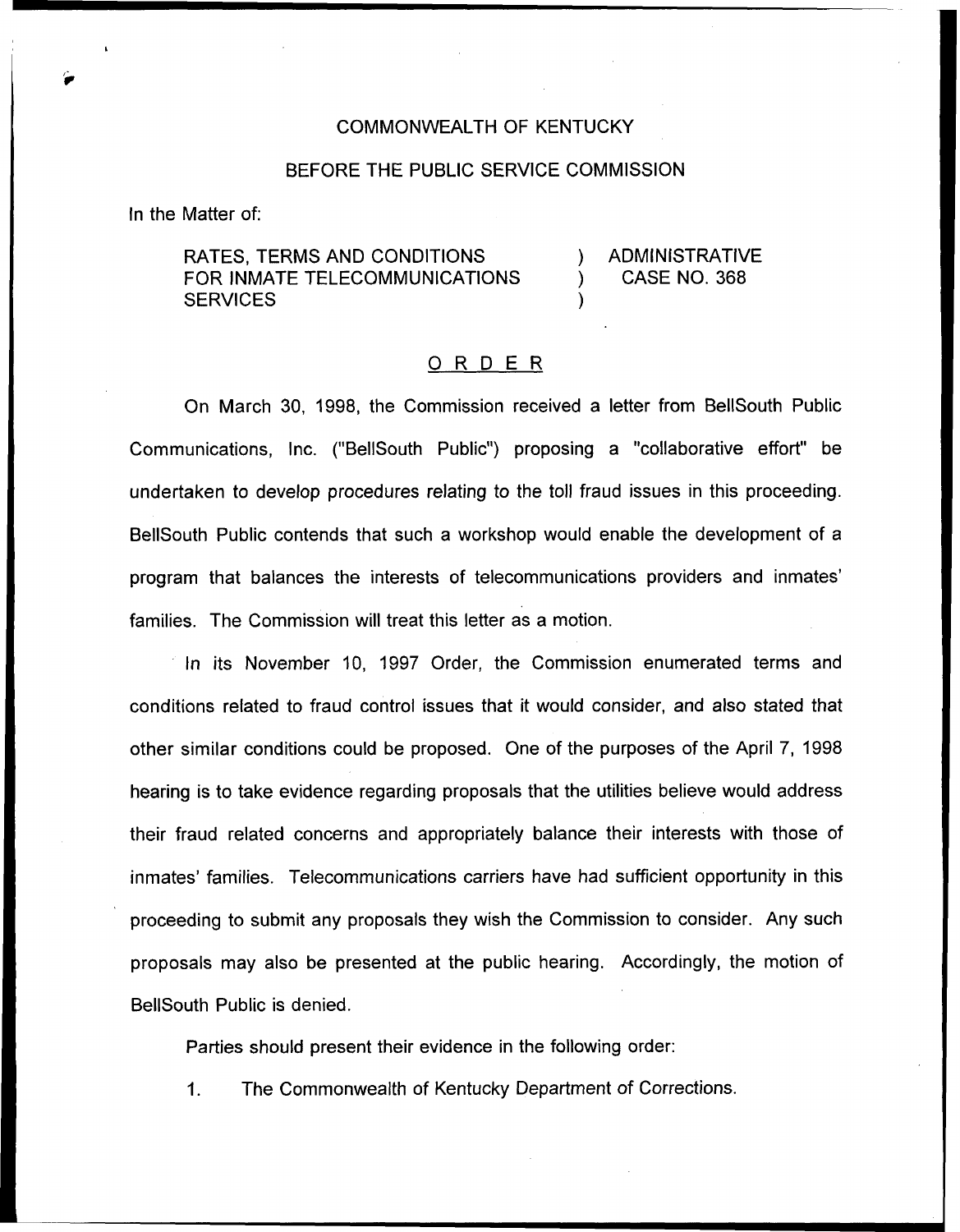2. Jefferson County Corrections Department.

3. MCI Telecommunications Corporation.

4. Talton Holdings, Inc. d/b/a InVision Telecom.

5. BellSouth Telecommunications, Inc.

6. Sprint Communications Company L.P.

7. Gateway Technologies, Inc.

8. Kentucky Telephone Association.

9. Other intervenors including inmates' families.

Parties may present opening statements and a summary of each witness's direct prefiled testimony. However, such presentations must not exceed 5 minutes. This time limitation will be strictly enforced. At the start of the public hearing, the Commission will hear comments from any interested person who is not an intervenor in this proceeding, and from intervenors who are inmates' families but prefer to make a comment and not be subject to cross-examination.

IT IS THEREFORE ORDERED that:

1. BellSouth Public's motion for the establishment of a collaborative workshop is hereby denied.

2. The order of parties' presentations and the time limits for opening statements and summaries of prefiled testimony shall be followed as set forth herein.

 $-2-$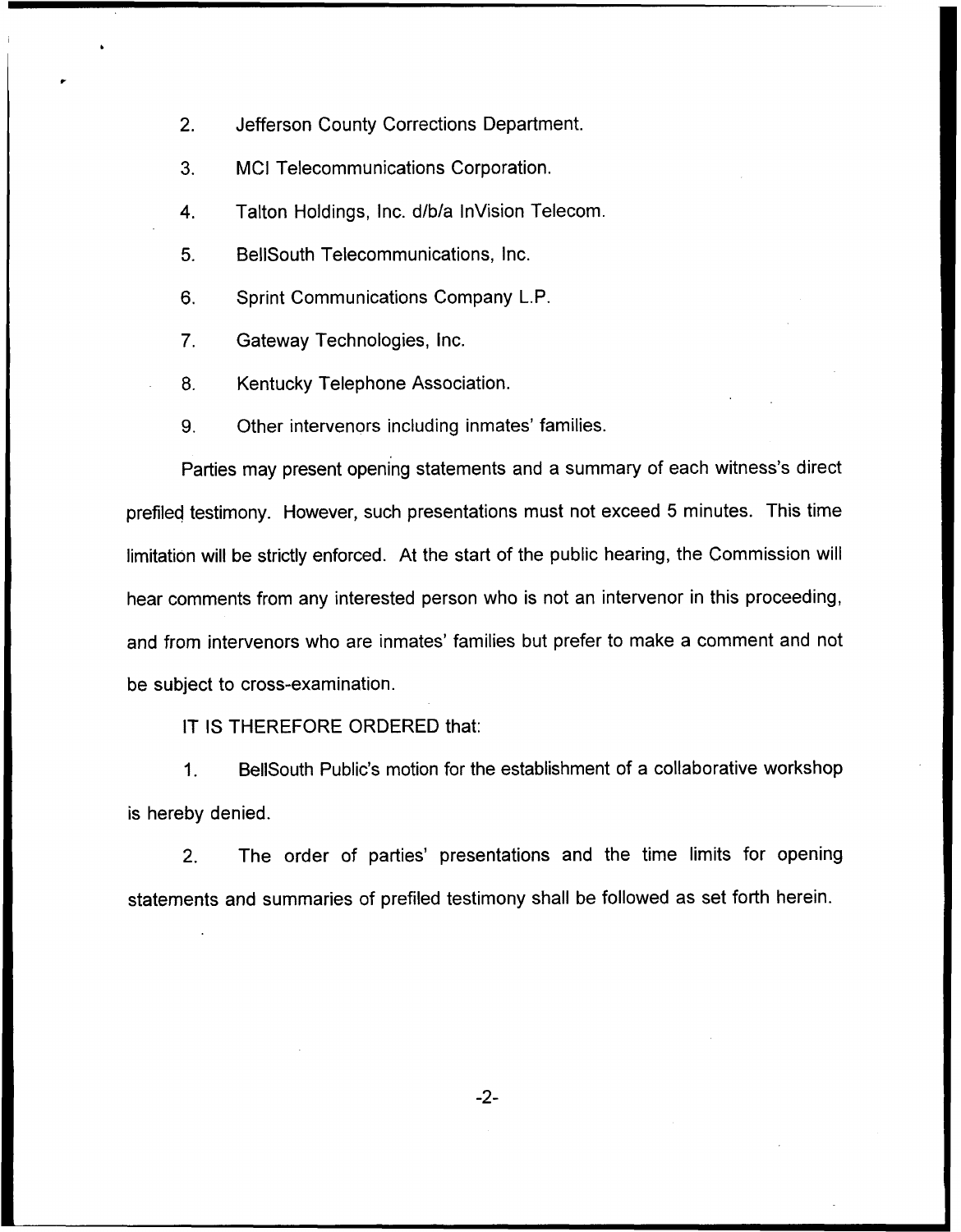Done at Frankfort, Kentucky, this 2nd day of April, 1998.

PUBLIC SERVICE COMMISSION

For the Commission

ATTEST: Executive Director

 $\mathbb{Z}$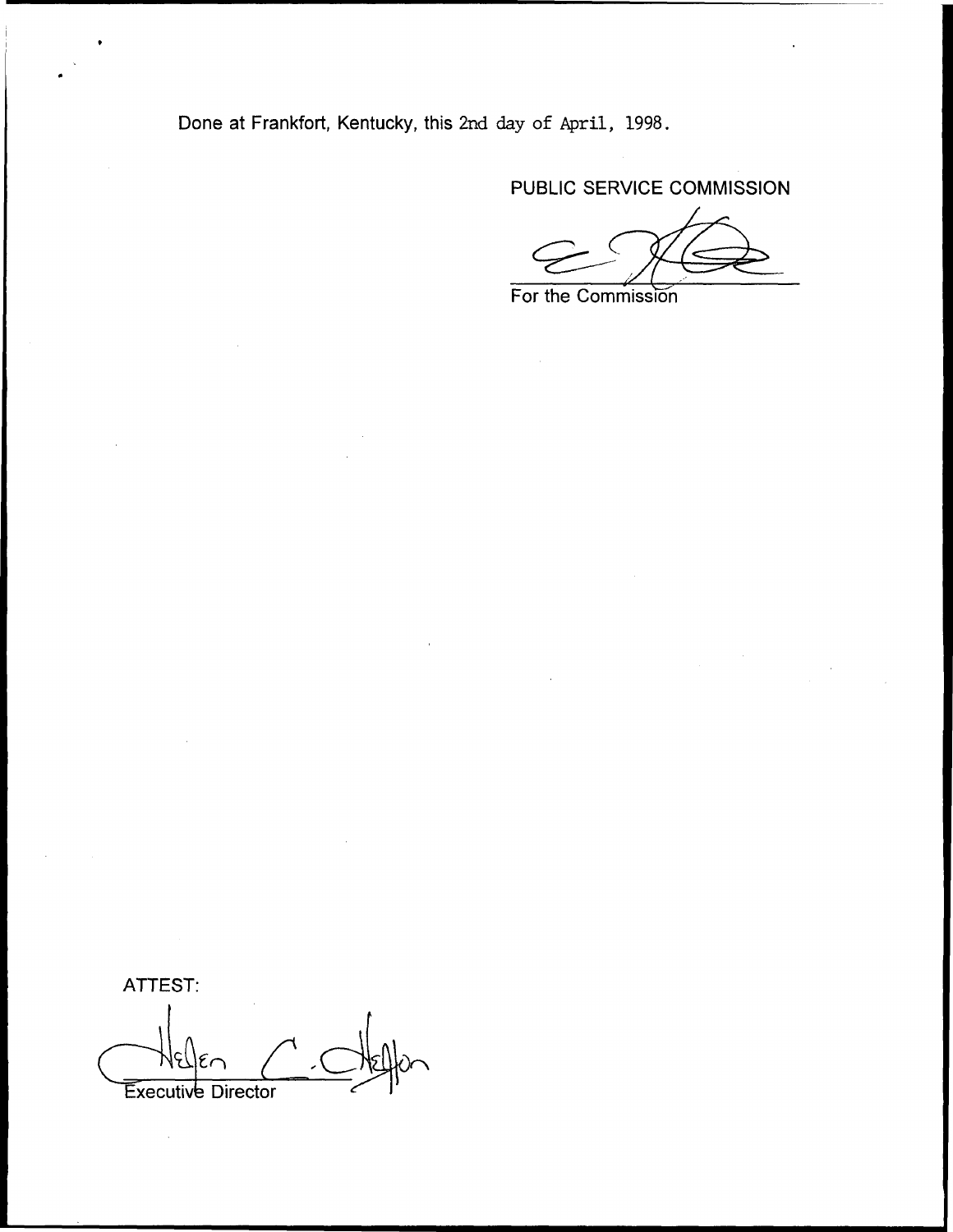#### COMMONWEALTH OF KENTUCKY

## BEFORE THE PUBLIC SERVICE COMMISSION

In the Matter of:

RATES, TERMS AND CONDITIONS FOR INMATE TELECOMMUNICATIONS **SERVICES** 

) ADMINISTRATIVE ) CASE NO. 368

## ORDER

)

This matter arising upon the motions of Bart Adams, Debbie Hanley, and Catherine C. Harned (hereinafter referred to collectively as "Petitioners") for full intervention, and it appearing to the Commission that Petitioners have a special interest which is not otherwise adequately represented, and that such intervention is likely to present issues and develop facts that will assist the Commission in fully considering the matter without unduly complicating or disrupting the proceedings, and this Commission being otherwise sufficiently advised,

## IT IS HEREBY ORDERED that:

1. The motions of Petitioners to intervene are granted.

2. Each Petitioner shall be entitled to the full rights of a party and shall be served with the Commission's Orders and with filed testimony, exhibits, pleadings, correspondence, and all other documents submitted by parties after the date of this Order.

3. Should any Petitioner file documents of any kind with the Commission in the course of these proceedings, said Petitioner shall also serve a copy of said documents on all other parties of record.